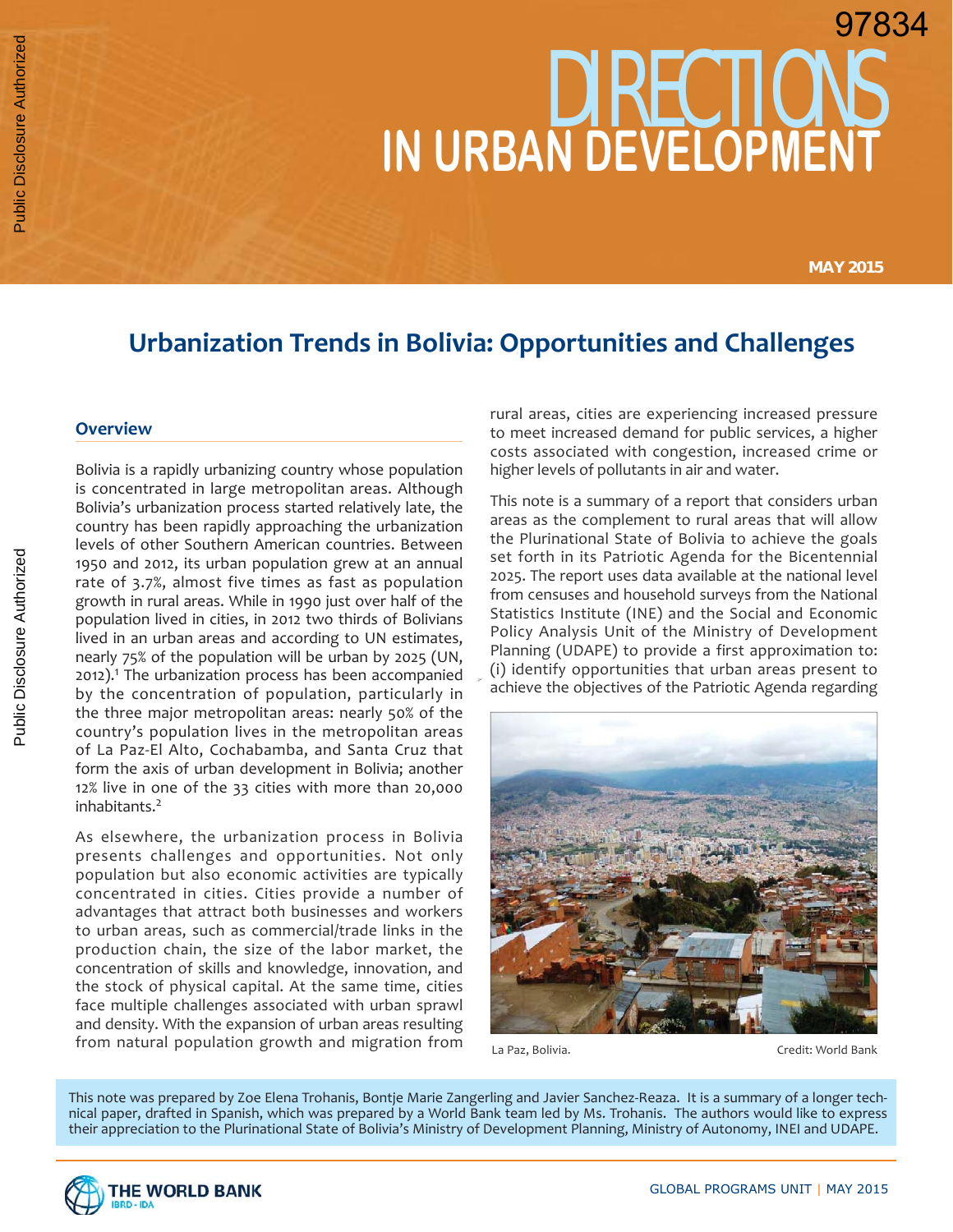



Source: Prepared using data from UN World Urbanization Prospects 2011.

the reduction of poverty and universal coverage of basic services; (ii) understand and overcome the challenges that the expansion of urban areas present, and understand the growth dynamics of different types of cities; (iii) review the institutional framework and planning tools currently available for urban development; and (iv) provide suggestions for future analysis. However, due to limitations of the available data, the report does not include an economic analysis of urban areas nor an in-depth analysis of issues at city level. It is expected that the results of the report can inform the projects that the Government of Bolivia is developing and implementing in cooperation with the World Bank and other partners, such as improving national data, urban labor markets, poverty and informality, and investment for infrastructure in cities.

# **Urban to supplement the 2025 Bicentennial Patriotic Agenda**

Cities are emerging as an effective vehicle to achieve the objectives that the Patriotic Agenda for the Bicentennial 2025 proposes in terms of poverty reduction and universal provision of basic services. An important trend that the report identifies is the internal migration from rural to urban areas stimulated by the perception that cities represent opportunities for higher incomes and a better quality of life compared to rural areas. These shifts have led to a marked increase in the urban population. One third of Bolivia's total population (2.6 million people) has migrated to cities from 2006 to 2011, of which a third came from a rural environment.

The incentives for migrants are clear: higher incomes and access to basic services, precisely two of the pillars of the Patriotic Agenda for the Bicentennial 2025. The analysis shows that migrants have substantially improved their income levels. The overall increase in real income per capita between 2005 and 2011, especially among the poorest in urban areas, suggests the existence of an inclusive growth process that has benefited the poorest groups in Bolivia. In addition, this work also shows that the provision of basic services in urban areas has been improving as a result of the efforts and investments of municipal governments, notably in the last ten years. It is noted that the provision of services in urban areas with higher population density is typically more cost-effective for both provider companies and local governments than providing services to remote and sparsely populated areas.

However, migration to cities also entails challenges in terms of informality in employment. The diagnosis



#### **Figure 2. Population growth and urbanization in Bolivia**

Source: Prepared using census data from INE.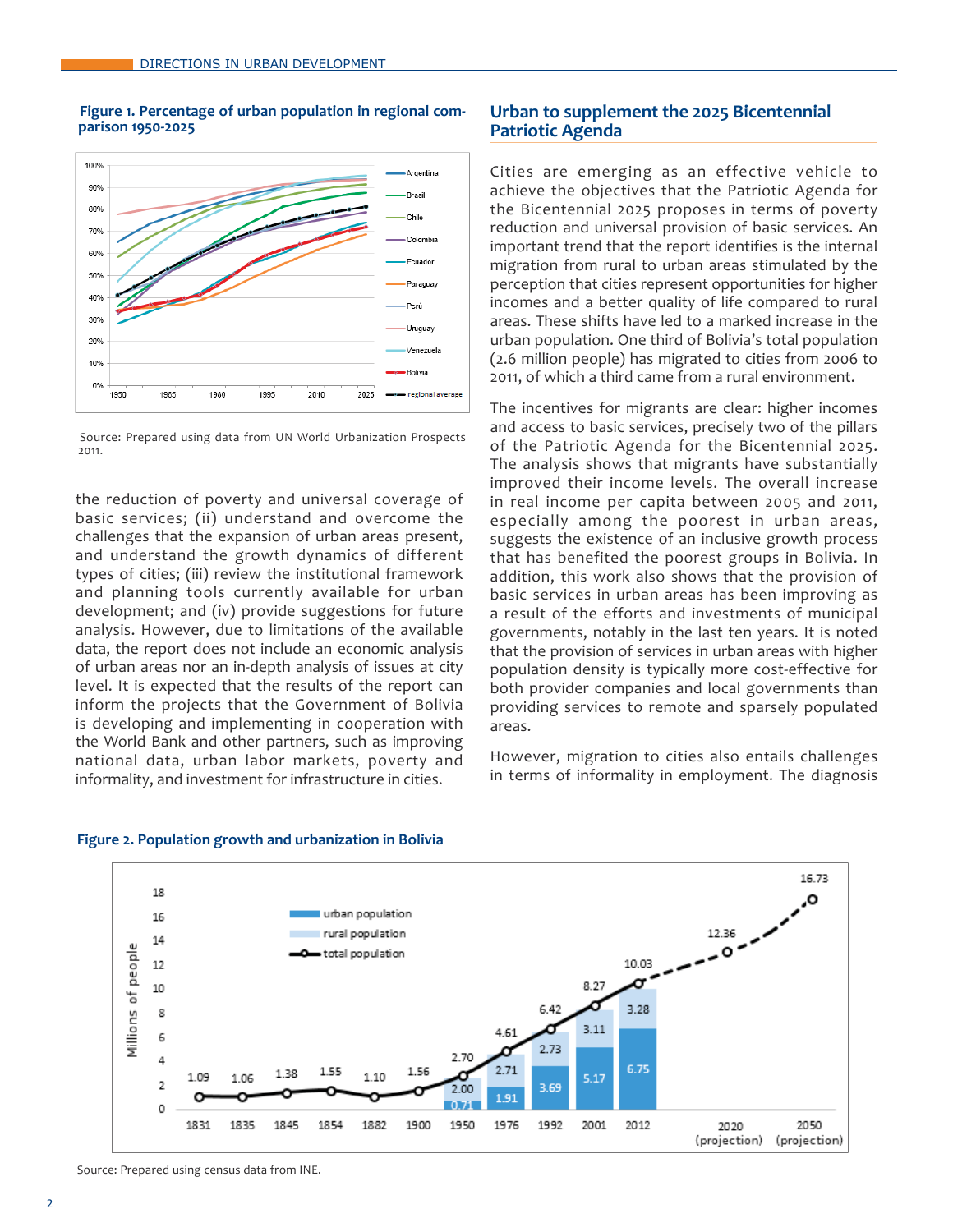#### **Figure 3. Average real income (in Bolivianos) in urban and rural areas, 1999-2011**



Source: Prepared based on Household Survey data from INE.

indicates that cities predominantly attract young people; one of the direct economic benefits for cities is that their labor markets grow more than their population, implying that urban areas could become more attractive for investment. However, this disproportionate growth of labor force also resulted in the growth of informal employment. This phenomenon could become a challenge in the future as young people continue to migrate to the cities and work informally.

## **Urban expansion — challenges and opportunities of cities in transition**

The growing expansion of urban areas—together with the recent decentralization process—has brought along challenges and opportunities for both national



**Figure 4. Poverty incidence and gap in urban and rural** 

**areas, 1999-2011**

Source: Prepared based on Household Survey data from INE.

and municipal governments regarding: (a) land-use planning, (b) provision of basic services, and (c) governance and institutional capacity.

The growth of urban areas essentially reflects a process of suburbanization. Since 1990, smaller cities in Bolivia are growing faster than the big cities in terms of population and area. Particularly, the rapid population growth in small and medium cities close to Cochabamba and Santa Cruz stands out—over the last decade, these cities grew at an average rate of over 8% and 7% respectively. On the other hand, the population of major cities (La Paz, El Alto, Cochabamba, and Santa Cruz) grew two to three times more slowly, and their surface areas also grew more slowly, experiencing increasing population densities. These demographic and spatial dynamics



#### **Figure 5. Annual population growth in the three Metropolitan Areas between 1992 and 2012**

Source: Prepared based on census data from INE.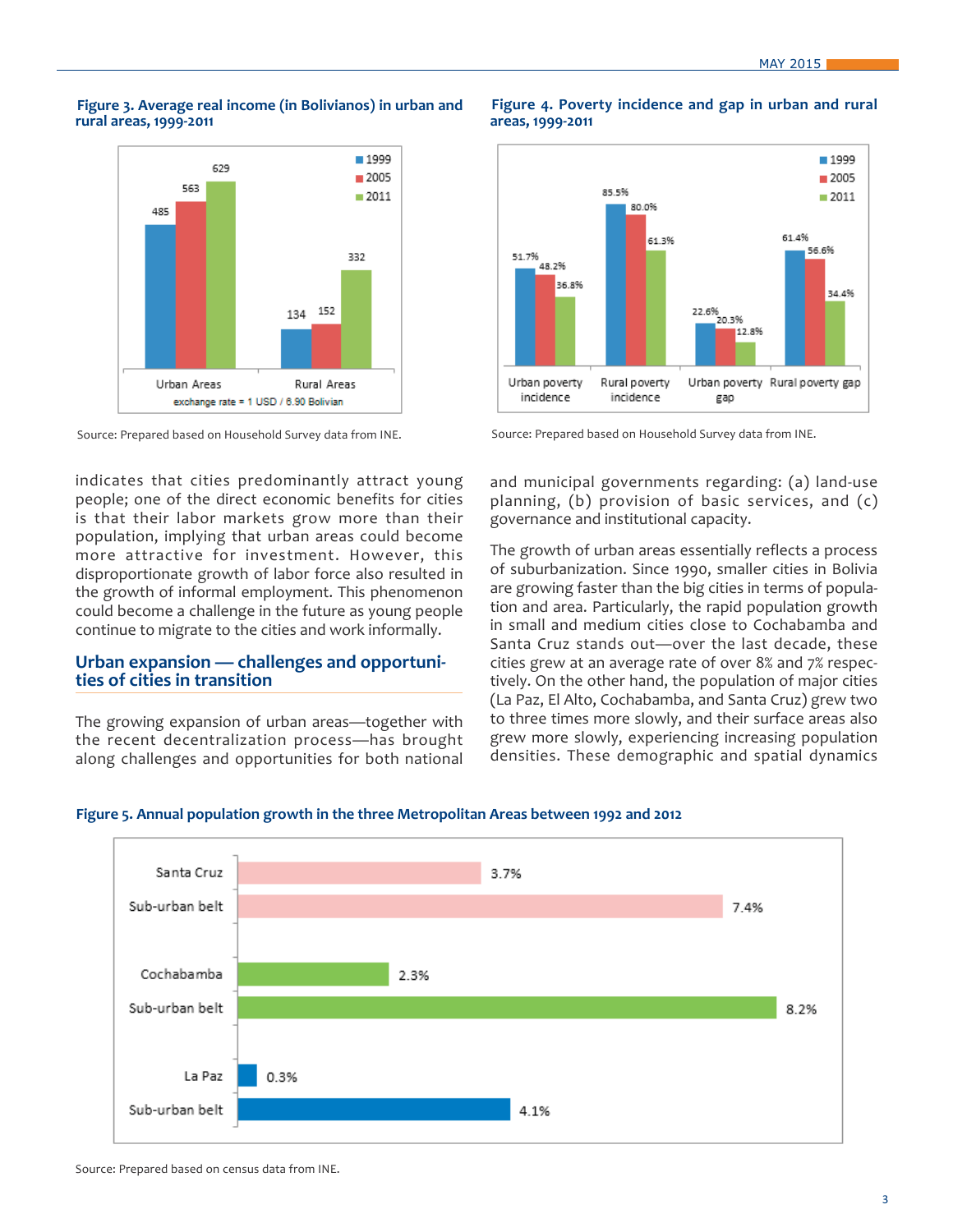resulted in a process of suburbanization characterized by rapidly growing small cities on the outskirts of big cities that form new functional metropolitan areas. Secondary cities that are not located in the hinterland of these metropolitan areas, such as Sucre, Riberalta, and Tarija, have usually experienced low-density expansion as the population growth has started to slow during the last decade. As various types of cities in Bolivia have experienced different types of spatial expansion and population growth trends, different urban management strategies will be needed to ensure sustainable growth in the future.

#### **Figure 6. Conurbation in the Cochabamba Region, 1990 - 2010.**



Source: Own elaboration based on satellite data.

The expansion of cities into high-risk areas presents a challenge for public policy. Although disaster risks exist in both urban and rural areas, the expansion of cities into hazard prone areas increases the risk exposure of numerous urban dwellers. The inhabitants of many of these settlements are even more vulnerable to such disasters given their poverty and housing conditions. For instance, the expansion of La Paz in recent decades has been concentrated in areas with slopes greater than 20 degrees, which increases the risk exposure of its population to landslides and creates the need for major investments in mitigation measures and vulnerability reduction. This example also shows the importance of carrying out a more detailed analysis of natural hazards and potential impacts of climate change at the local level.

Urbanization presents an opportunity to provide basic services which Bolivia could address through better urban planning.

The rapid low-density expansion of urban areas can result in higher infrastructure costs for the delivery of basic services and affect environmental sustainability. Local governments face a potential degradation of urban environments as a result of insufficient sanitation coverage paired with a lack of wastewater treatment. In addition, the use of unregulated septic tanks could exacerbate the problem. Some of the consequences that Bolivia could face include pollution of surface and groundwater given the lack of solid waste collection or sewage treatment, as well as air pollution. The Government of Bolivia could consider fostering greater population densification through the use of fiscal instruments and urban planning to take advantage of economies of scale for service delivery.

# **Institutional framework and planning tools for urban development**

The challenges of urban planning, service delivery, and disaster risk management that cities face today could be addressed through institutional adjustments to improve governance and promote capacity building at the local level. The decentralization process at the local level is a relatively recent phenomenon that started in 1994 with the adoption of the Law of Popular Participation No. 1551 and was consolidated with the adoption of the Constitution of 2009 and the Framework Law of Autonomy and Decentralization "Andrés Ibañez" in 2010. This set of laws provides the decentralization framework that delegates the responsibility for provision and financing of public services and infrastructure to municipalities and stipulates citizen participation in service delivery decisions. The decentralization process resulted in an increase in the number of municipalities from 24 in 1994 to 339 in 2012. With this development emerged the institutional challenge of coordination between various levels of government and between local authorities in the same metropolitan area, as well as increasing technical and financial capacity of local governments for territorial planning and urban management. The following topics are of particular importance:

- There are some shared and concurrent powers between different levels of government that can lead to duplication of mandates and / or needs of coordination between actors at different levels.
- Often, the instruments of development planning and budgeting, such as land and housing cadasters, assessments of land and housing markets, and data collection at the local level, are not used effectively by municipalities. This often is a result of capacity constraints at the municipal level, lack of coordination between various instruments, local pressures, and community interests, amongst other things.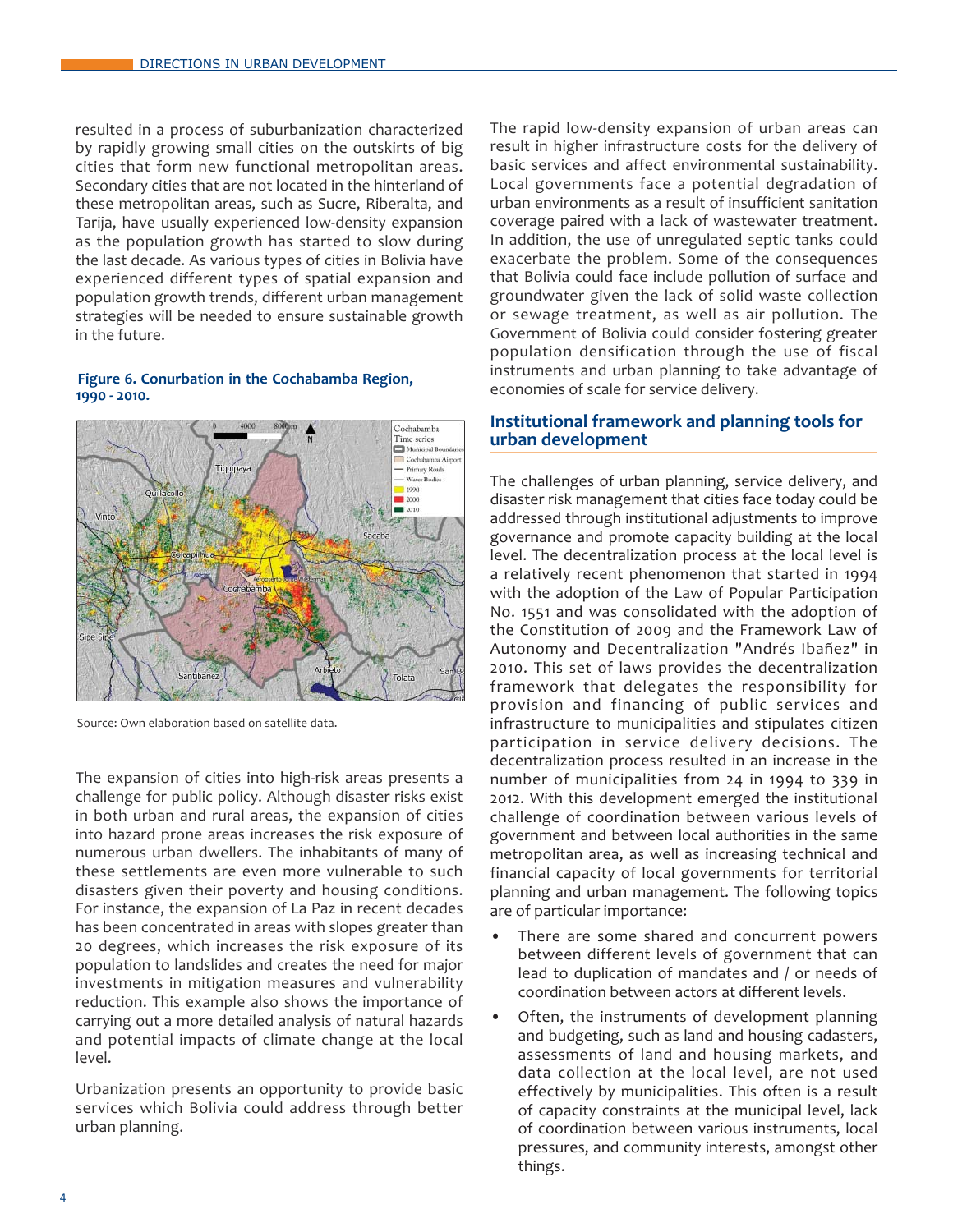

**Figure 7. Coverage of potable water provided by public service utility in 22 cities (%).**

Source: Prepared based on census data from INE.





Source: Prepared based on census data from INE.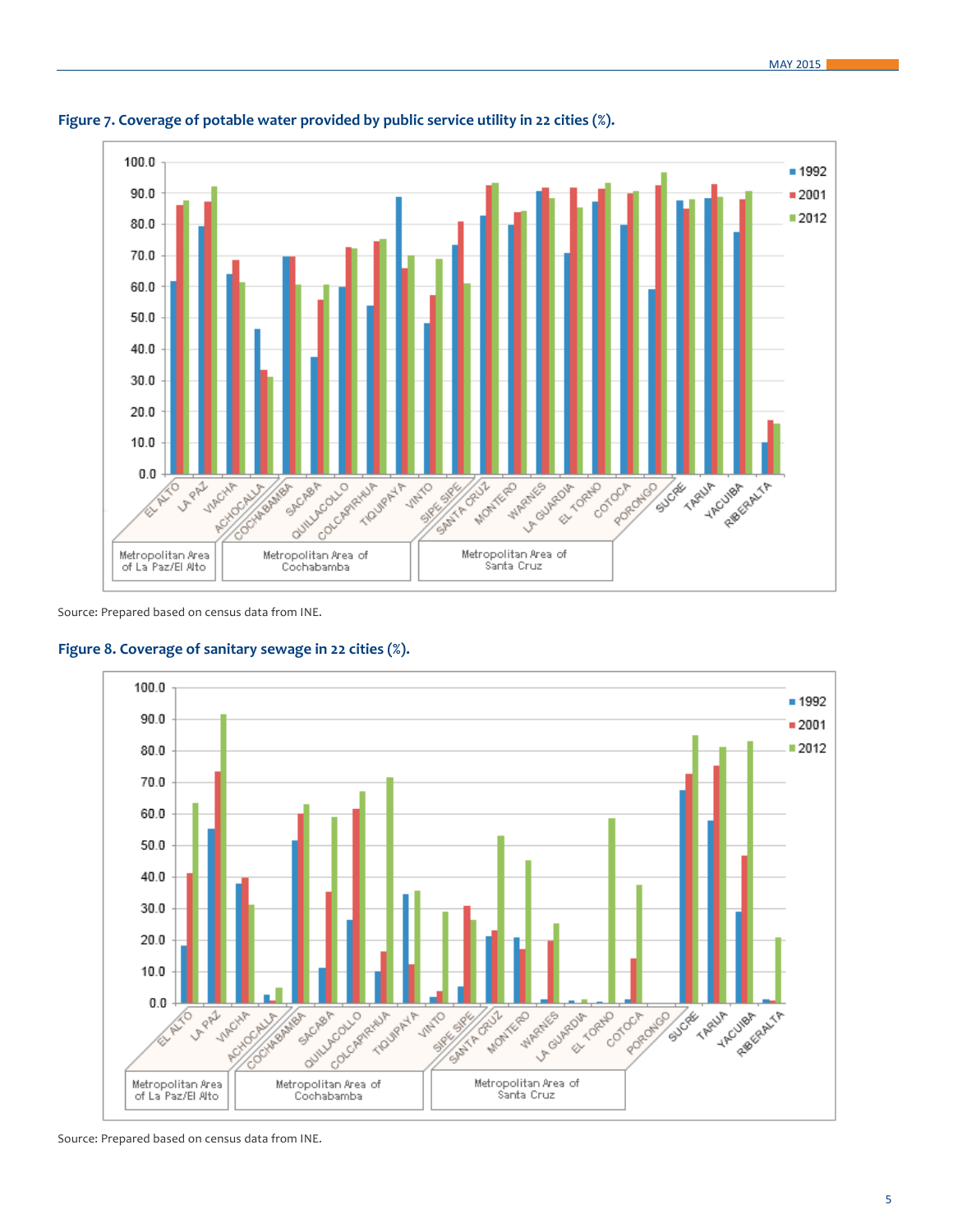Another opportunity is to deepen the discussion on how to operationalize municipal associations and consolidate metropolitan areas. Sub-national administrative divisions usually seek to consolidate a territorial order allowing governments to exercise control over a specific territory and agglomeration that present similar economic, cultural, ecological, and functional characteristics. Many challenges related to urbanization are not confined to administrative boundaries, such as water supply, urban transport, or environmental management. Therefore, it is imperative to consider functional urban areas and develop mechanisms for coordination between the various sub-national entities and institutionalize a degree of supra- municipal governance to promote strategic actions for functional areas. This is particularly important as the management and organization of these areas is becoming more complex over time as the relationships between conurbations or development poles are intensified through the exchange of goods and services or the mobility of its inhabitants.

# **Some recommendations and suggestions for future analysis that emerge from the report**

The Government of Bolivia could take steps to maximize the potential economic and social benefits of urbanization in order to promote poverty reduction, social inclusion and prosperity for all Bolivians. Considering the results of this diagnosis, the following strategic areas of actions and ideas for future work/ analysis are presented as options for the consideration of the Government of Bolivia. Although all of these areas are important, it is suggested to sequence the actions the government could take in the short, medium and long term.

In the short term, the government may focus on:

- Creating databases at the city level. The types of data that could be included in these databases include the general characterization of the population, the growth and formation of gross domestic product, service provision coverage, infrastructure, transport, land use and cadaster, and data on vulnerability to natural hazards.
- Conducting assessments of land and housing markets in major cities such as La Paz, Santa Cruz and Cochabamba, where urban centers are densifying. These evaluations are needed to increase productivity and improve the efficiency of land use. Assessments can determine: (i) actual land use, (ii) mechanisms to provide housing and services for areas with less coverage, (iii) how to improve zoning and risk reduction, and (iv) plan land use at the municipal and metropolitan levels in the medium and long term.



La Paz, Bolivia. Credit: World Bank

- Reviewing methods of operationalization of municipal associations and consolidation of metropolitan areas focusing on La Paz/El Alto, Santa Cruz, and/or Cochabamba. The Government could start with the coordination in metropolitan areas where municipalities could exploit economies of scale in infrastructure provision across administrative boundaries in key issues at the sectoral level, such as transportation and solid waste management. The activities should include all the municipalities involved as well as active participation of the regional government.
- Concentrating the financial support and capacity building efforts on small and medium-sized cities that are growing at a fast pace and face the challenge of achieving universal coverage of basic services for existing residents as well as new migrants in a more sustainable way for the environment; this could include the expansion of neighborhood improvement programs in Bolivian cities.

In the medium term, the actions described above could be complemented with the following:

- Reviewing planning and investment tools for cities to improve their implementation and use. The types of instruments include Land Use Plans, Annual Operating Plans, Municipal Development Plans, etc.
- Developing a strategic training plan to build institutional capacity and technical ability of city officials to implement the various laws, policies and regulations, enforce land use plans and other planning documents, and to oversee the infrastructure construction. The creation of networks of municipal officials and mayors, and provision of targeted training programs are key in this process.

In the long run, it is recommended to conduct urban sector analysis with an integrated view of how cities